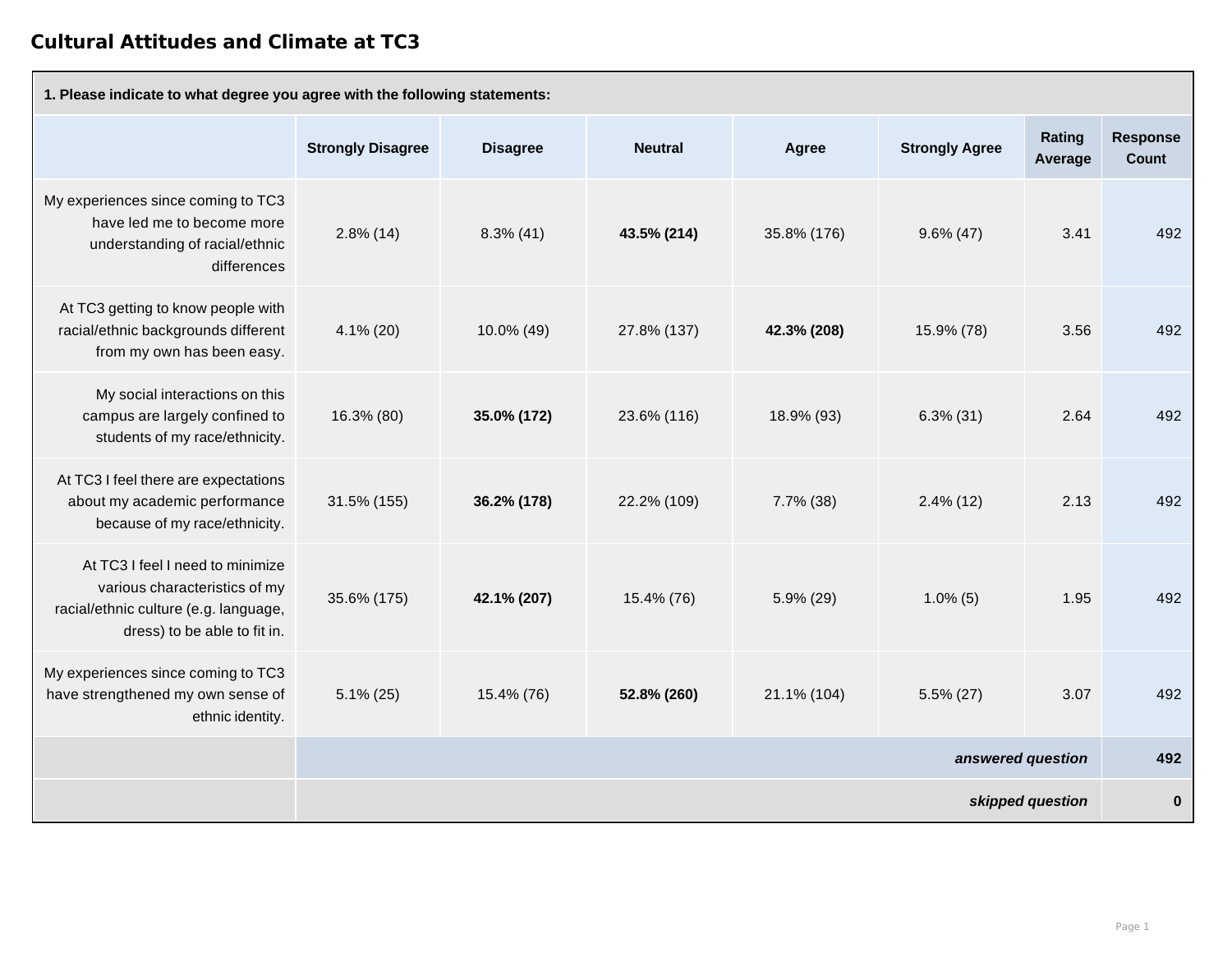| 2. Think about the faculty whose courses you have taken at TC3. How many of them would you describe as: |                   |              |              |             |             |                   |                          |  |
|---------------------------------------------------------------------------------------------------------|-------------------|--------------|--------------|-------------|-------------|-------------------|--------------------------|--|
|                                                                                                         | <b>None</b>       | <b>Few</b>   | <b>Some</b>  | <b>Most</b> | All         | Rating<br>Average | Response<br><b>Count</b> |  |
| Approachable outside of the<br>classroom?                                                               | $0.8\%$ (4)       | $7.1\%$ (35) | 15.7% (77)   | 49.2% (242) | 27.2% (134) | 3.95              | 492                      |  |
| Fair to all students regardless of<br>their racial or ethnic backgrounds?                               | $0.4\%$ (2)       | $2.2\%$ (11) | $7.7\%$ (38) | 35.4% (174) | 54.3% (267) | 4.41              | 492                      |  |
|                                                                                                         | answered question |              |              |             |             |                   |                          |  |
|                                                                                                         | skipped question  |              |              |             |             |                   | $\mathbf 0$              |  |

| 3. Think about your experiences in the classroom. Please indicate to what degree you agree with the following statements:            |                          |                 |                |              |                       |                          |                          |  |
|--------------------------------------------------------------------------------------------------------------------------------------|--------------------------|-----------------|----------------|--------------|-----------------------|--------------------------|--------------------------|--|
|                                                                                                                                      | <b>Strongly Disagree</b> | <b>Disagree</b> | <b>Neutral</b> | Agree        | <b>Strongly Agree</b> | <b>Rating</b><br>Average | <b>Response</b><br>Count |  |
| In my experience, students of<br>different racial/ethnic backgrounds<br>participate equally in classroom<br>discussion and learning. | $3.5\%$ (17)             | 17.1% (84)      | 17.3% (85)     | 49.2% (242)  | 13.0% (64)            | 3.51                     | 492                      |  |
| I feel I am expected to represent my<br>race or ethnic group in discussions<br>in class.                                             | 18.7% (92)               | 41.9% (206)     | 28.0% (138)    | $8.3\%$ (41) | $3.0\%$ (15)          | 2.35                     | 492                      |  |
| Faculty use examples relevant to<br>people of my race/ethnic group in<br>their lectures.                                             | $4.5\%$ (22)             | 14.4% (71)      | 44.1% (217)    | 30.5% (150)  | $6.5\%$ (32)          | 3.20                     | 492                      |  |
| In my classes I feel that my<br>professors ignore my comments or<br>questions.                                                       | 43.9% (216)              | 42.1% (207)     | 10.8% (53)     | $2.6\%$ (13) | $0.6\%$ (3)           | 1.74                     | 492                      |  |
|                                                                                                                                      | answered question        |                 |                |              |                       |                          |                          |  |
|                                                                                                                                      |                          |                 |                |              |                       |                          |                          |  |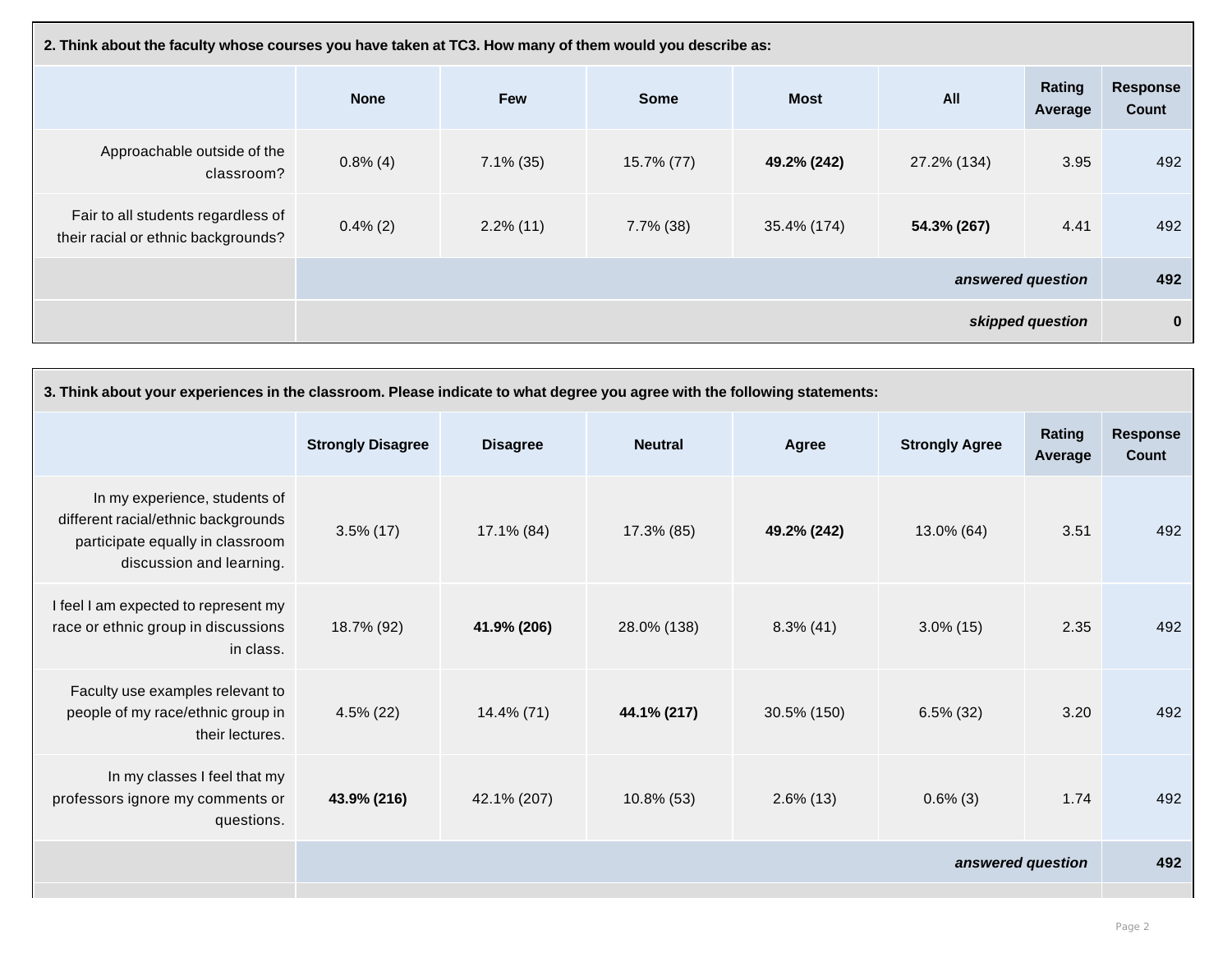| 4. Please indicate how comfortable you feel in the following situations at TC3:    |                                     |                      |                |                    |                         |                          |                                 |  |
|------------------------------------------------------------------------------------|-------------------------------------|----------------------|----------------|--------------------|-------------------------|--------------------------|---------------------------------|--|
|                                                                                    | <b>Very</b><br><b>Uncomfortable</b> | <b>Uncomfortable</b> | <b>Neutral</b> | <b>Comfortable</b> | <b>Very Comfortable</b> | <b>Rating</b><br>Average | <b>Response</b><br><b>Count</b> |  |
| Going to see a faculty member of my<br>own race/ethnicity.                         | $1.4\%$ (7)                         | $0.8\%$ (4)          | 16.7% (82)     | 43.3% (213)        | 37.8% (186)             | 4.15                     | 492                             |  |
| Speaking with others about my<br>racial/ethnic background.                         | $2.0\%$ (10)                        | $3.5\%$ (17)         | 20.7% (102)    | 44.5% (219)        | 29.3% (144)             | 3.96                     | 492                             |  |
| Being in situations where I am the<br>only person of my racial/ethnic<br>group.    | $4.3\%$ (21)                        | 15.0% (74)           | 25.0% (123)    | 35.2% (173)        | 20.5% (101)             | 3.53                     | 492                             |  |
| Saying what I think about<br>racial/ethnic issues.                                 | $3.5\%$ (17)                        | 12.8% (63)           | 25.8% (127)    | 40.4% (199)        | 17.5% (86)              | 3.56                     | 492                             |  |
| Being with people whose<br>racial/ethnic backgrounds are<br>different from my own. | $2.0\%$ (10)                        | $3.9\%$ (19)         | 15.4% (76)     | 50.4% (248)        | 28.3% (139)             | 3.99                     | 492                             |  |
| Participating in class.                                                            | $2.0\%$ (10)                        | $4.7\%$ (23)         | 14.2% (70)     | 50.4% (248)        | 28.7% (141)             | 3.99                     | 492                             |  |
| Going to see a faculty member of a<br>different race/ethnicity than my own.        | $0.8\%$ (4)                         | $1.2\%$ (6)          | 12.0% (59)     | 53.3% (262)        | 32.7% (161)             | 4.16                     | 492                             |  |
| Being with people whose<br>racial/ethnic backgrounds are the<br>same as my own.    | $1.2\%$ (6)                         | $1.4\% (7)$          | $11.0\%$ (54)  | 49.8% (245)        | 36.6% (180)             | 4.19                     | 492                             |  |
|                                                                                    | answered question                   |                      |                |                    |                         |                          | 492                             |  |
|                                                                                    |                                     |                      |                |                    |                         | skipped question         | $\boldsymbol{0}$                |  |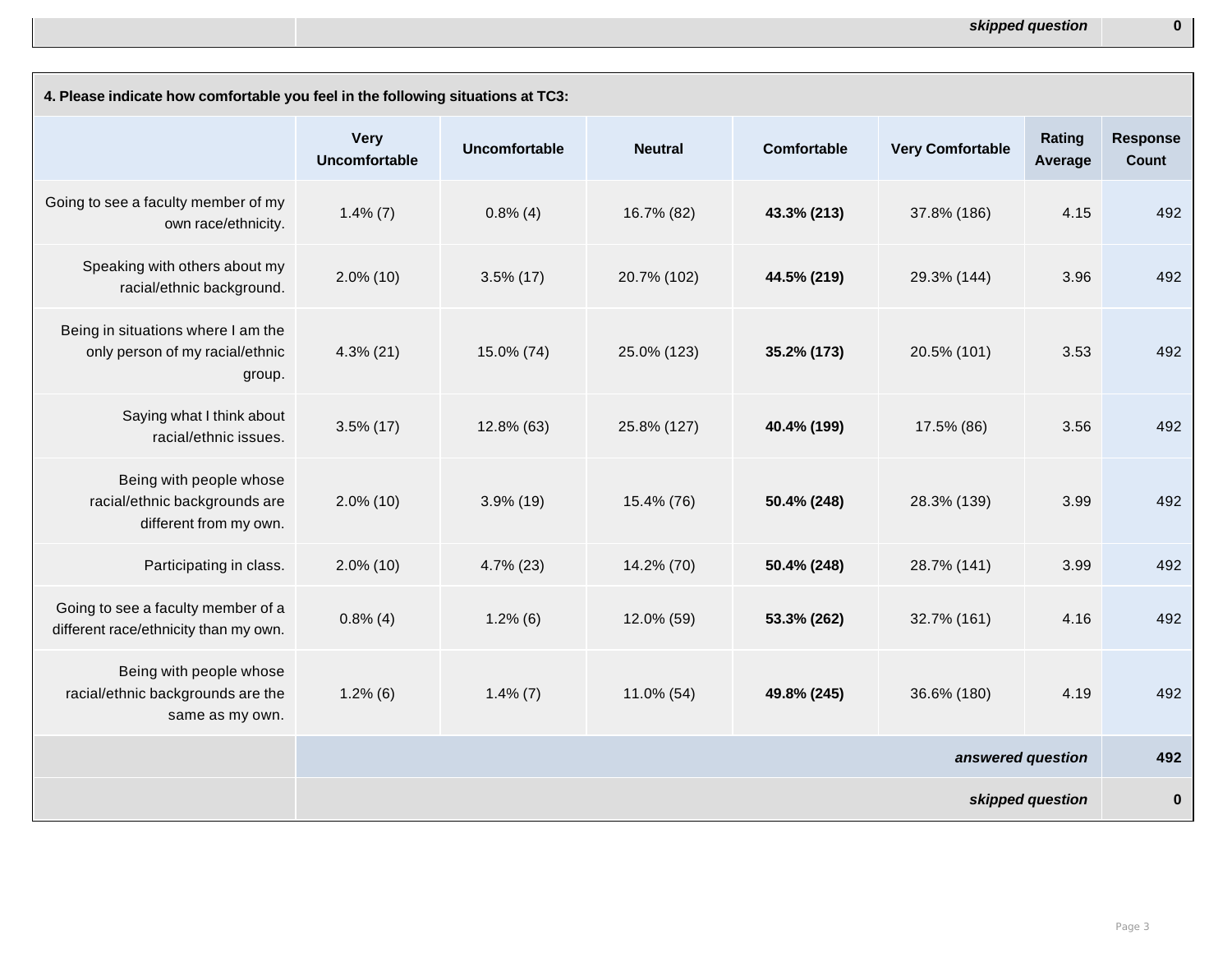| 5. Please indicate to what degree you agree with the following statements:                                                                    |                                    |                 |                |               |                       |                   |                   |                                 |  |
|-----------------------------------------------------------------------------------------------------------------------------------------------|------------------------------------|-----------------|----------------|---------------|-----------------------|-------------------|-------------------|---------------------------------|--|
|                                                                                                                                               | <b>Strongly</b><br><b>Disagree</b> | <b>Disagree</b> | <b>Neutral</b> | <b>Agree</b>  | <b>Strongly Agree</b> | <b>Unaware</b>    | Rating<br>Average | <b>Response</b><br><b>Count</b> |  |
| TC3 has done a good job providing<br>programs and activities that promote<br>multicultural understanding.                                     | $1.3\%$ (6)                        | $4.4\%$ (21)    | 22.6% (108)    | 36.4% (174)   | 16.7% (80)            | 18.6% (89)        | 4.19              | 478                             |  |
| At TC3 students are resentful of<br>others whose race/ethnicity is<br>different from their own.                                               | 10.7% (51)                         | 39.7% (190)     | 21.3% (102)    | $12.8\%$ (61) | $4.0\%$ (19)          | 11.5% (55)        | 2.94              | 478                             |  |
| TC3 should have a requirement for<br>graduation that students take at<br>least one course on the role of<br>ethnicity and race in society.    | 19.5% (93)                         | 20.7% (99)      | 27.0% (129)    | 20.9% (100)   | $9.6\%$ (46)          | $2.3\%$ (11)      | 2.87              | 478                             |  |
| TC3 does promote the value of<br>diversity.                                                                                                   | $1.7\%$ (8)                        | $3.6\% (17)$    | 19.2% (92)     | 48.3% (231)   | 19.5% (93)            | $7.7\%$ (37)      | 4.04              | 478                             |  |
| The College Entertainment Board<br>(C.E.B) coverage of racial/ethnic<br>events and issues is balanced.                                        | $1.0\%$ (5)                        | $3.8\%$ (18)    | 27.0% (129)    | 26.6% (127)   | $7.1\%$ (34)          | 34.5% (165)       | 4.38              | 478                             |  |
| Diversity at TC3 was one of the<br>reasons why I chose to come here.                                                                          | 23.0% (110)                        | 30.3% (145)     | 30.3% (145)    | $7.1\%$ (34)  | $3.6\% (17)$          | $5.6\% (27)$      | 2.55              | 478                             |  |
| The effort made by TC3 to improve<br>relations and understanding<br>between people of different<br>racial/ethnic backgrounds is just<br>right | $2.3\%$ (11)                       | $8.6\%$ (41)    | 35.8% (171)    | 29.3% (140)   | $10.0\%$ (48)         | 14.0% (67)        | 3.78              | 478                             |  |
|                                                                                                                                               |                                    |                 |                |               |                       | answered question |                   | 478                             |  |
|                                                                                                                                               |                                    |                 |                |               |                       |                   | skipped question  | 14                              |  |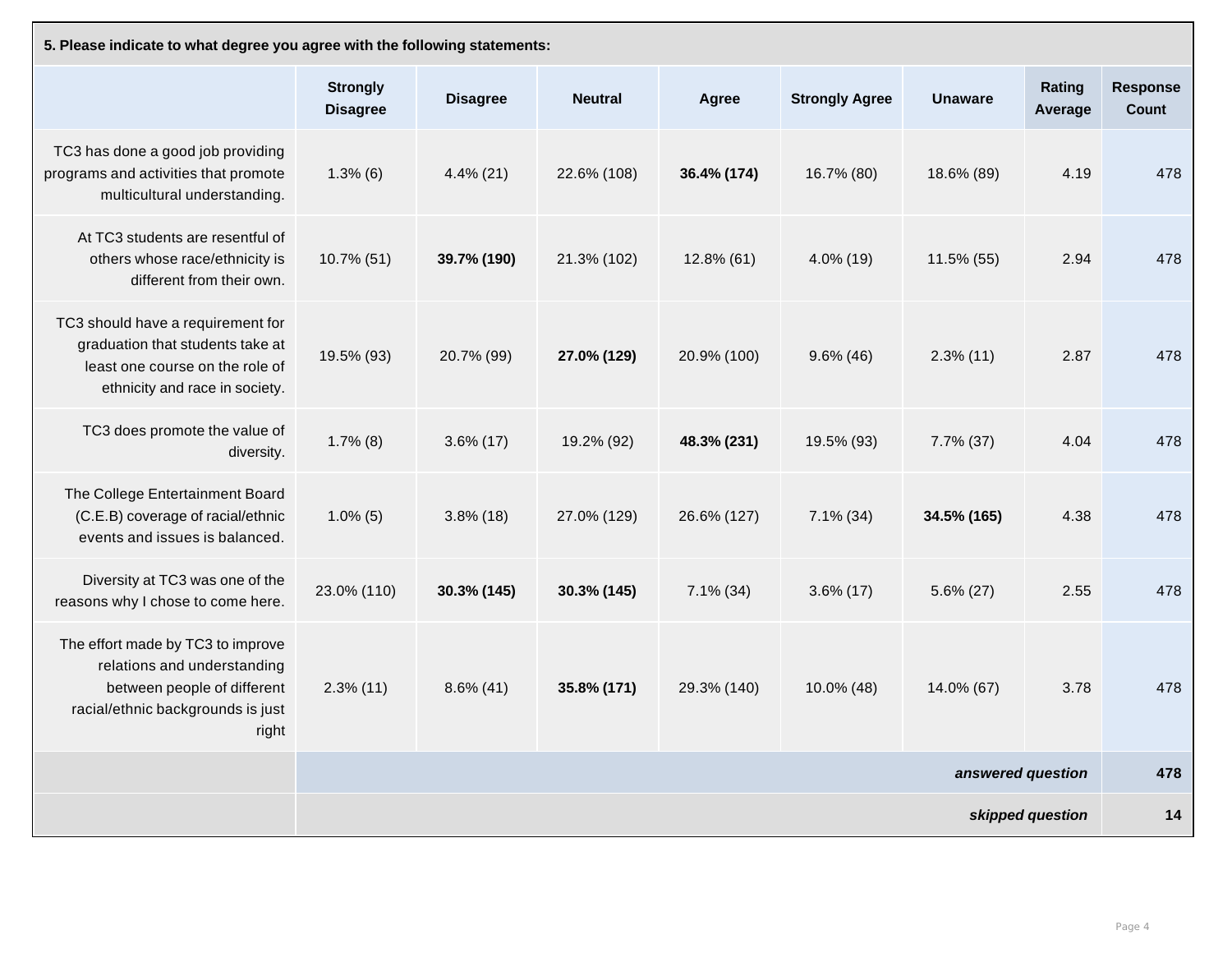| 6. Which racial/ethnic groups should TC3 make special efforts to recruit as students and as faculty? (Please check all that apply) |  |                                   |                          |  |  |  |  |  |
|------------------------------------------------------------------------------------------------------------------------------------|--|-----------------------------------|--------------------------|--|--|--|--|--|
|                                                                                                                                    |  | <b>Response</b><br><b>Percent</b> | <b>Response</b><br>Count |  |  |  |  |  |
| Caucasians (Non Hispanic) -<br><b>Students</b>                                                                                     |  | 17.3%                             | 81                       |  |  |  |  |  |
| Caucasians (Non Hispanic) -<br>Faculty/Staff                                                                                       |  | 12.4%                             | 58                       |  |  |  |  |  |
| <b>African American - Students</b>                                                                                                 |  | 17.3%                             | 81                       |  |  |  |  |  |
| African American - Faculty/ Staff                                                                                                  |  | 25.2%                             | 118                      |  |  |  |  |  |
| Hispanic American - Students                                                                                                       |  | 23.2%                             | 109                      |  |  |  |  |  |
| Hispanic American - Faculty/ Staff                                                                                                 |  | 25.4%                             | 119                      |  |  |  |  |  |
| <b>Native American - Students</b>                                                                                                  |  | 22.6%                             | 106                      |  |  |  |  |  |
| Native American - Faculty/ Staff                                                                                                   |  | 24.9%                             | 117                      |  |  |  |  |  |
| <b>Asian American - Students</b>                                                                                                   |  | 17.9%                             | 84                       |  |  |  |  |  |
| Asian American - Faculty/ Staff                                                                                                    |  | 22.2%                             | 104                      |  |  |  |  |  |
| None- No special efforts should be<br>taken to recruit any particular<br>racial/ethnic group members.                              |  | 60.6%                             | 284                      |  |  |  |  |  |
|                                                                                                                                    |  | answered question                 | 469                      |  |  |  |  |  |
|                                                                                                                                    |  | skipped question                  | 23                       |  |  |  |  |  |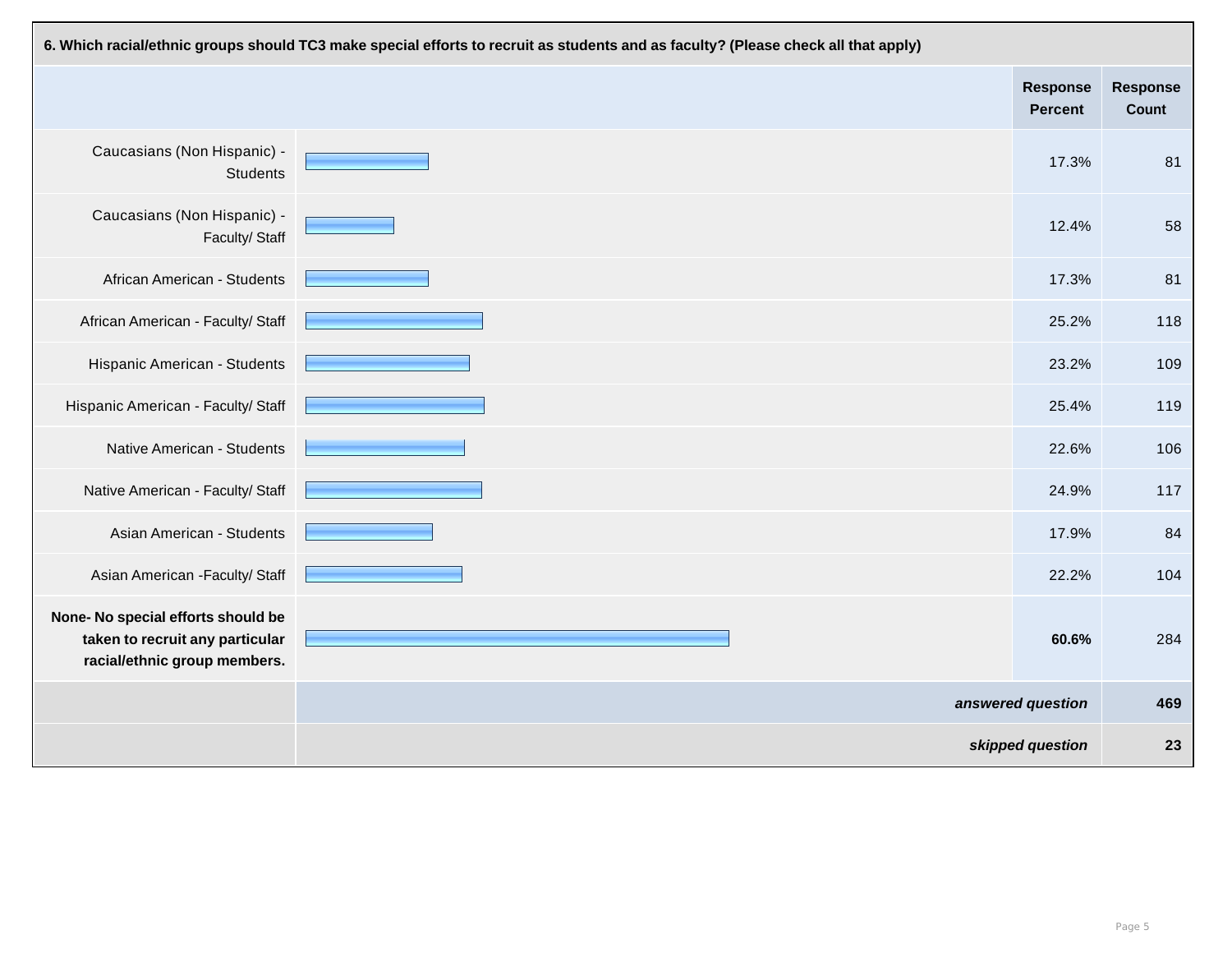| 7. Please indicate to what degree you agree with the following statements:                        |                          |                 |                |              |                       |                   |                                 |  |
|---------------------------------------------------------------------------------------------------|--------------------------|-----------------|----------------|--------------|-----------------------|-------------------|---------------------------------|--|
|                                                                                                   | <b>Strongly Disagree</b> | <b>Disagree</b> | <b>Neutral</b> | <b>Agree</b> | <b>Strongly Agree</b> | Rating<br>Average | <b>Response</b><br><b>Count</b> |  |
| TC3 provides an environment for the<br>free and open expression of ideas<br>opinions and beliefs. | $0.4\%$ (2)              | $4.0\%$ (19)    | 18.1% (86)     | 60.3% (287)  | 17.2% (82)            | 3.90              | 476                             |  |
| The atmosphere in my classes<br>make me feel like I belong.                                       | $1.1\%$ (5)              | $5.0\% (24)$    | 21.2% (101)    | 54.8% (261)  | 17.9% (85)            | 3.83              | 476                             |  |
| The overall quality of academic<br>programs at TC3 is excellent.                                  | $1.7\%$ (8)              | $4.8\%$ (23)    | 21.8% (104)    | 54.2% (258)  | 17.4% (83)            | 3.81              | 476                             |  |
| I feel as though I belong to the TC3<br>campus community                                          | $3.6\%$ (17)             | $9.5\%$ (45)    | 28.8% (137)    | 42.6% (203)  | 15.5% (74)            | 3.57              | 476                             |  |
|                                                                                                   | answered question        |                 |                |              |                       |                   | 476                             |  |
|                                                                                                   | skipped question         |                 |                |              |                       |                   | 16                              |  |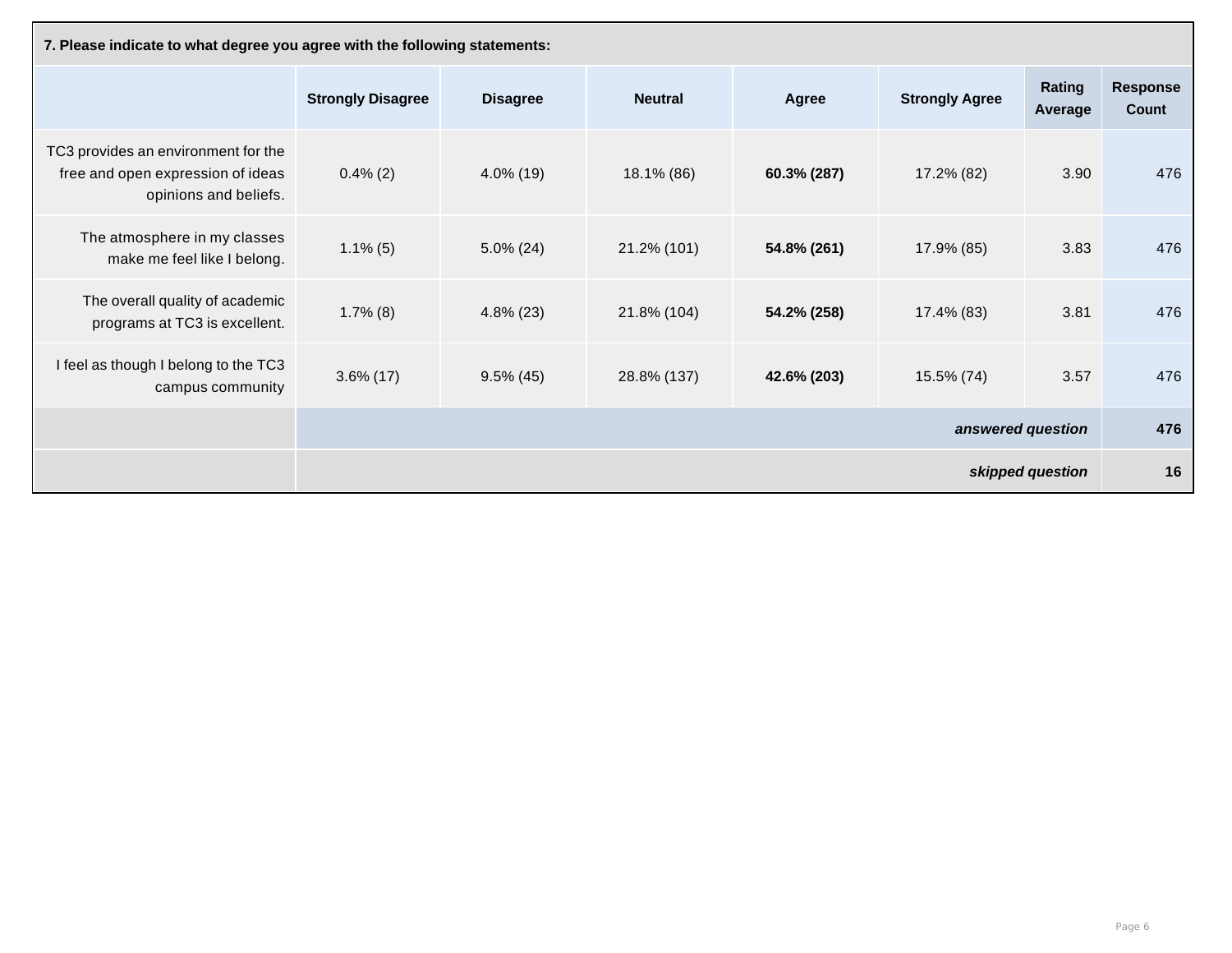| 8. Please use the scale below to indicate the extent to which you believe each of the following is present at TC3. |                       |                |                    |                     |                   |                          |                          |  |
|--------------------------------------------------------------------------------------------------------------------|-----------------------|----------------|--------------------|---------------------|-------------------|--------------------------|--------------------------|--|
|                                                                                                                    | <b>Little or None</b> | <b>Some</b>    | <b>Quite A Bit</b> | <b>A Great Deal</b> | <b>Unaware</b>    | <b>Rating</b><br>Average | <b>Response</b><br>Count |  |
| Racial conflict on campus                                                                                          | 35.9% (164)           | 26.9% (123)    | $5.3\%$ (24)       | $2.6\%$ (12)        | 29.3% (134)       | 2.63                     | 457                      |  |
| Faculty respect students of different<br>racial and ethnic groups                                                  | $2.4\%$ (11)          | $8.5\%$ (39)   | 25.6% (117)        | 48.1% (220)         | 15.3% (70)        | 3.65                     | 457                      |  |
| Students respect other students of<br>different racial and ethnic groups                                           | $3.1\%$ (14)          | 21.4% (98)     | 39.6% (181)        | 24.5% (112)         | 11.4% (52)        | 3.20                     | 457                      |  |
| Racial/ethnic separation on campus                                                                                 | 17.1% (78)            | $31.3\%$ (143) | 16.4% (75)         | 15.5% (71)          | 19.7% (90)        | 2.89                     | 457                      |  |
| Campus commitment to the<br>success of students of different<br>racial and ethnic groups                           | $3.9\%$ (18)          | 14.9% (68)     | 26.0% (119)        | 24.7% (113)         | 30.4% (139)       | 3.63                     | 457                      |  |
| Friendship between students of<br>different racial and ethnic groups                                               | $2.8\%$ (13)          | 26.5% (121)    | 34.8% (159)        | 23.6% (108)         | 12.3% (56)        | 3.16                     | 457                      |  |
| Interracial tensions in the residence<br>halls                                                                     | 18.8% (86)            | 11.8% (54)     | $4.6\%$ (21)       | $2.8\%$ (13)        | 61.9% (283)       | 3.77                     | 457                      |  |
| Interracial tensions in the classroom                                                                              | 56.7% (259)           | 16.8% (77)     | $3.1\%$ (14)       | $1.3\%$ (6)         | 22.1% (101)       | 2.15                     | 457                      |  |
| Interracial tensions in other dinning<br>areas                                                                     | 28.9% (132)           | 19.9% (91)     | $6.1\% (28)$       | $6.6\% (30)$        | 38.5% (176)       | 3.06                     | 457                      |  |
| Interracial tensions outside the<br>classroom                                                                      | 29.1% (133)           | 22.8% (104)    | $5.7\%$ (26)       | $2.6\%$ (12)        | 39.8% (182)       | 3.01                     | 457                      |  |
|                                                                                                                    |                       |                |                    |                     | answered question |                          | 457                      |  |
|                                                                                                                    |                       |                |                    |                     |                   | skipped question         | 35                       |  |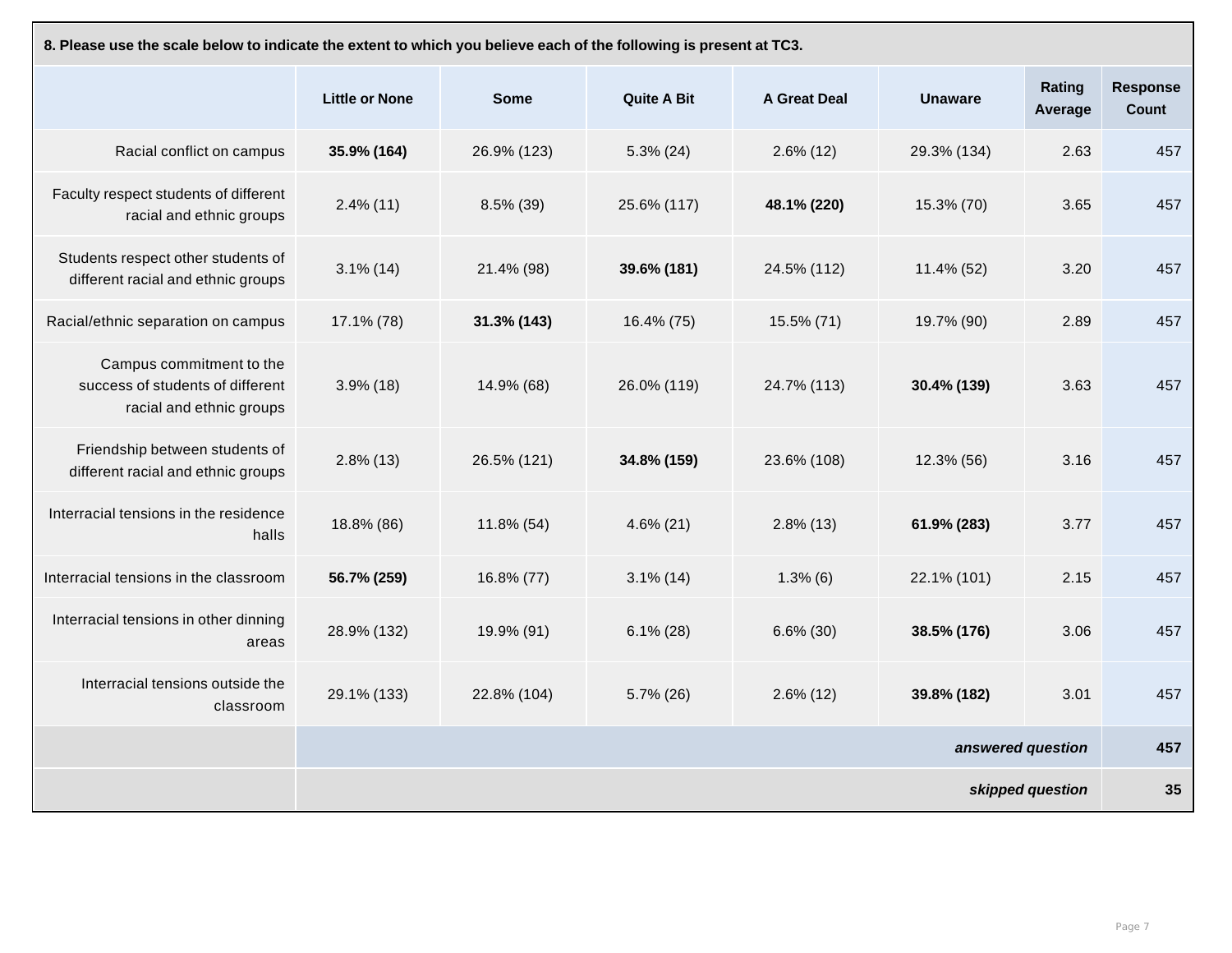| 9. How fairly do you believe you have been treated by the following: |                      |                 |               |                    |                       |                   |                          |  |
|----------------------------------------------------------------------|----------------------|-----------------|---------------|--------------------|-----------------------|-------------------|--------------------------|--|
|                                                                      | <b>Very Unfairly</b> | <b>Unfairly</b> | <b>Fairly</b> | <b>Very Fairly</b> | <b>No Interaction</b> | Rating<br>Average | <b>Response</b><br>Count |  |
| <b>Campus Safety Officers</b>                                        | $1.1\%$ (5)          | $2.8\%$ (13)    | 23.9% (109)   | 24.1% (110)        | 48.1% (220)           | 4.15              | 457                      |  |
| <b>Residence Hall Personnel</b>                                      | $1.3\%$ (6)          | $2.4\%$ (11)    | 17.3% (79)    | 16.2% (74)         | 62.8% (287)           | 4.37              | 457                      |  |
| Faculty                                                              | $0.7\%$ (3)          | $1.1\%$ (5)     | 39.2% (179)   | 58.2% (266)        | $0.9\%$ (4)           | 3.58              | 457                      |  |
| Staff                                                                | $0.9\%$ (4)          | $0.7\%$ (3)     | 40.5% (185)   | 56.9% (260)        | $1.1\%$ (5)           | 3.57              | 457                      |  |
| <b>Students</b>                                                      | $0.9\%$ (4)          | $2.2\%$ (10)    | 54.0% (247)   | 42.0% (192)        | $0.9\%$ (4)           | 3.40              | 457                      |  |
|                                                                      | answered question    |                 |               |                    |                       |                   | 457                      |  |
| skipped question                                                     |                      |                 |               |                    |                       | 35                |                          |  |

| 10. In each of these settings to what extent have you been exposed to information about the history, culture and/or social issues of racial and ethnic groups other than<br>whites? |                       |                   |                    |                     |                       |                   |                          |  |
|-------------------------------------------------------------------------------------------------------------------------------------------------------------------------------------|-----------------------|-------------------|--------------------|---------------------|-----------------------|-------------------|--------------------------|--|
|                                                                                                                                                                                     | <b>Little or None</b> | <b>Some</b>       | <b>Quite A Bit</b> | <b>A Great Deal</b> | <b>Not Applicable</b> | Rating<br>Average | <b>Response</b><br>Count |  |
| In course readings lectures and<br>discussions                                                                                                                                      | $12.5\%$ (57)         | 40.0% (183)       | 23.4% (107)        | $15.1\%$ (69)       | $9.0\%$ (41)          | 2.68              | 457                      |  |
| In activities and/ or programs in the<br><b>Residence Halls</b>                                                                                                                     | $9.2\%$ (42)          | 15.8% (72)        | $10.1\%$ (46)      | $4.8\%$ (22)        | 60.2% (275)           | 3.91              | 457                      |  |
| In other college programs or<br>activities                                                                                                                                          | $13.3\%$ (61)         | 24.9% (114)       | 14.0% (64)         | $9.2\%$ (42)        | 38.5% (176)           | 3.35              | 457                      |  |
|                                                                                                                                                                                     |                       | answered question |                    |                     |                       |                   |                          |  |
|                                                                                                                                                                                     |                       | skipped question  |                    |                     |                       |                   |                          |  |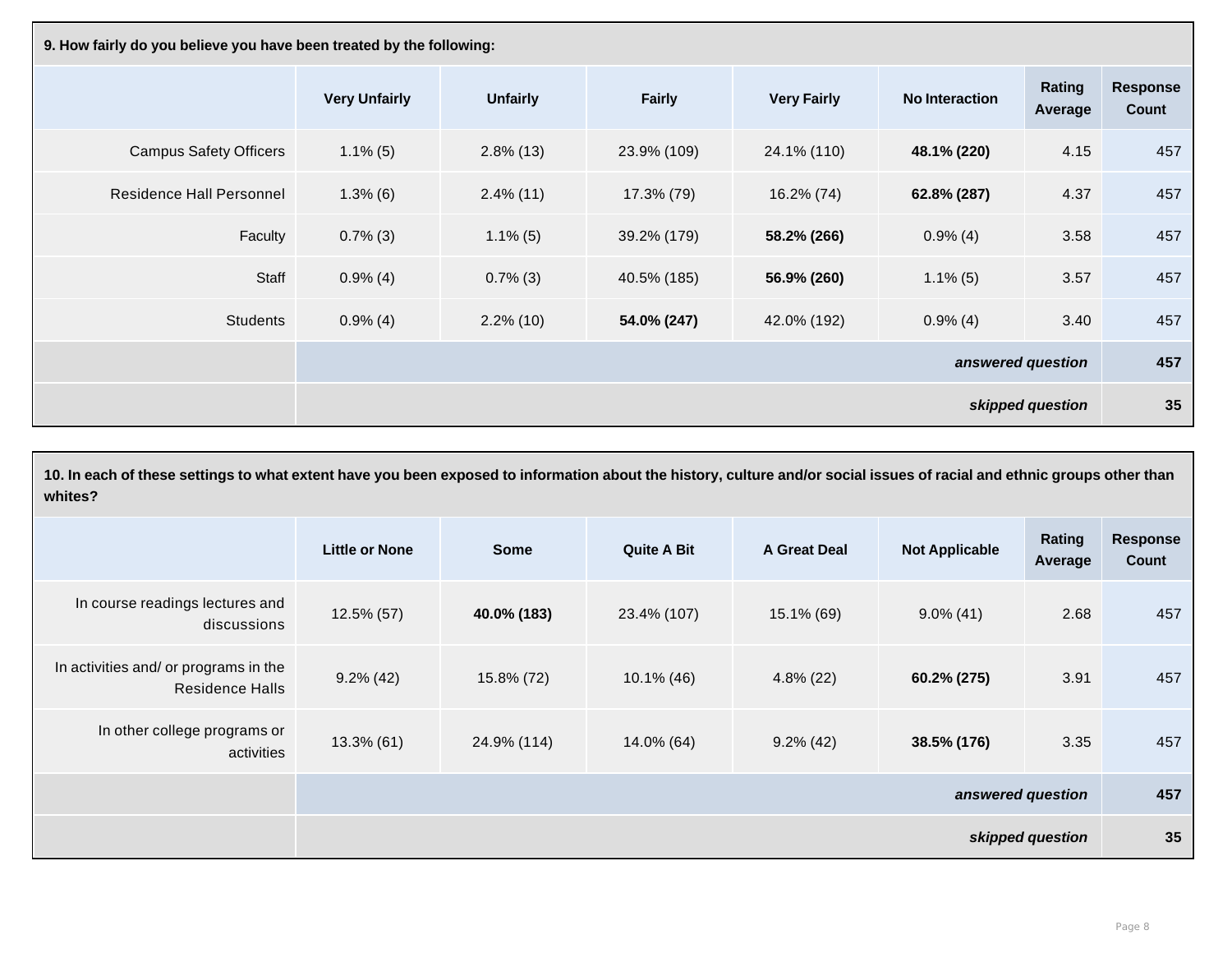**11. Please indicate whether your experience at TC3 has changed your behavior in any of the following ways:**

| <b>Answer</b>                                                                                             |             |                   |                                 |  |  |  |  |  |
|-----------------------------------------------------------------------------------------------------------|-------------|-------------------|---------------------------------|--|--|--|--|--|
|                                                                                                           | <b>Yes</b>  | <b>No</b>         | <b>Response</b><br><b>Count</b> |  |  |  |  |  |
| I now recognize culturally biased<br>behavior I had not previously<br>identified.                         | 42.5% (194) | 57.5% (263)       | 457                             |  |  |  |  |  |
| I now discuss topics related to<br>cultural awareness                                                     | 48.1% (220) | 51.9% (237)       | 457                             |  |  |  |  |  |
| I now stop myself from using<br>language that may be offensive to<br>others.                              | 61.3% (280) | 38.7% (177)       | 457                             |  |  |  |  |  |
| I now handle negative language<br>used by another in such a way as to<br>try to educate the other person. | 51.9% (237) | 48.1% (220)       | 457                             |  |  |  |  |  |
| I now initiate contact with people<br>who are not of my culture or ethnic<br>background.                  | 62.8% (287) | 37.2% (170)       | 457                             |  |  |  |  |  |
|                                                                                                           |             | answered question | 457                             |  |  |  |  |  |
|                                                                                                           |             | skipped question  | 35                              |  |  |  |  |  |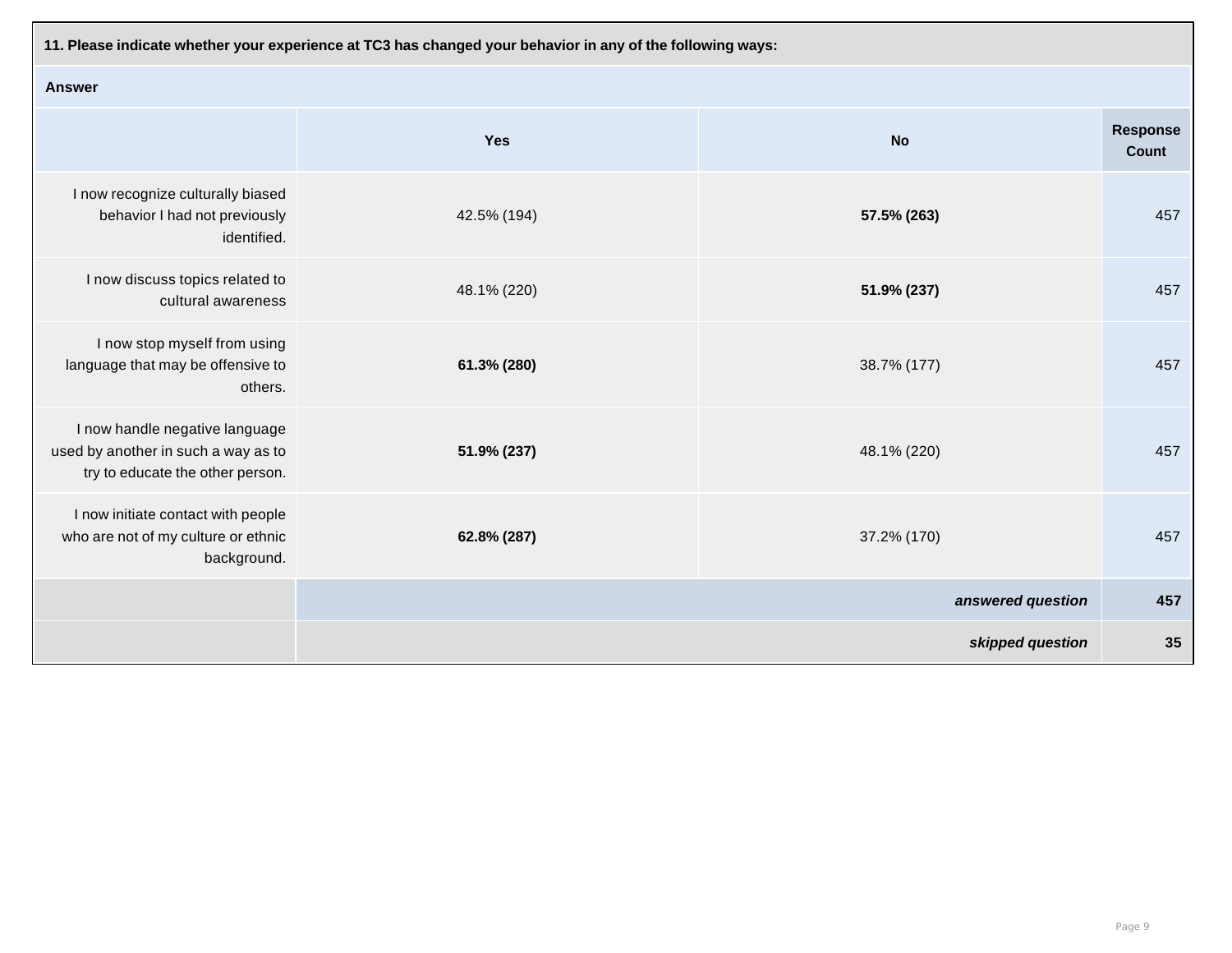| 12. To what degree do you agree that attending programs relating to diversity contributes to building community? |  |                            |                          |  |  |  |  |
|------------------------------------------------------------------------------------------------------------------|--|----------------------------|--------------------------|--|--|--|--|
|                                                                                                                  |  | Response<br><b>Percent</b> | <b>Response</b><br>Count |  |  |  |  |
| <b>Strongly Disagree</b>                                                                                         |  | 5.3%                       | 24                       |  |  |  |  |
| Disagree                                                                                                         |  | 6.1%                       | 28                       |  |  |  |  |
| Neutral                                                                                                          |  | 31.1%                      | 142                      |  |  |  |  |
| Agree                                                                                                            |  | 40.5%                      | 185                      |  |  |  |  |
| <b>Strongly Agree</b>                                                                                            |  | 17.1%                      | 78                       |  |  |  |  |
|                                                                                                                  |  | answered question          | 457                      |  |  |  |  |
|                                                                                                                  |  | skipped question           | 35                       |  |  |  |  |

| 13. Have you attended or participated in any diversity programs on campus this year? |  |                                   |                          |
|--------------------------------------------------------------------------------------|--|-----------------------------------|--------------------------|
|                                                                                      |  | <b>Response</b><br><b>Percent</b> | <b>Response</b><br>Count |
| Yes                                                                                  |  | 17.9%                             | 82                       |
| <b>No</b>                                                                            |  | 67.8%                             | 310                      |
| Don't Know                                                                           |  | 14.2%                             | 65                       |
|                                                                                      |  | answered question                 | 457                      |
|                                                                                      |  | skipped question                  | 35                       |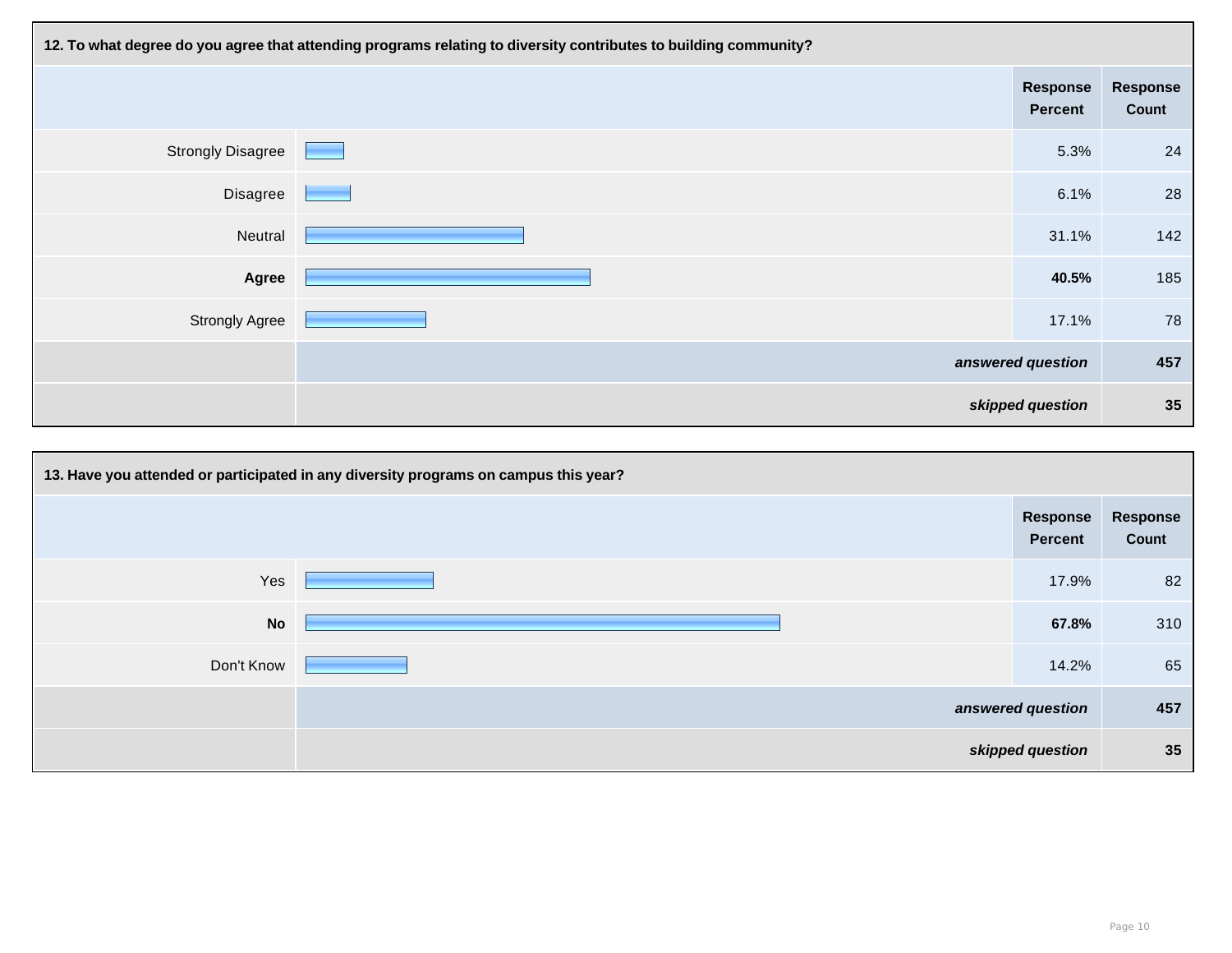| 14. Please indicate your current place of residence: |  |                                   |                   |
|------------------------------------------------------|--|-----------------------------------|-------------------|
|                                                      |  | <b>Response</b><br><b>Percent</b> | Response<br>Count |
| Off-campus rental<br>housing /apartment              |  | 32.5%                             | 148               |
| <b>College Residence Hall</b>                        |  | 21.5%                             | 98                |
| Home of parents or relatives                         |  | 21.1%                             | 96                |
| Own home                                             |  | 23.7%                             | 108               |
| Other (please specify)                               |  | 1.3%                              | $6\phantom{1}6$   |
|                                                      |  | answered question                 | 456               |
|                                                      |  | skipped question                  | 36                |

| 15. Please indicate your current academic major. |                   |  |
|--------------------------------------------------|-------------------|--|
|                                                  | Response<br>Count |  |
|                                                  | 456               |  |
| answered question                                | 456               |  |
| skipped question                                 | 36                |  |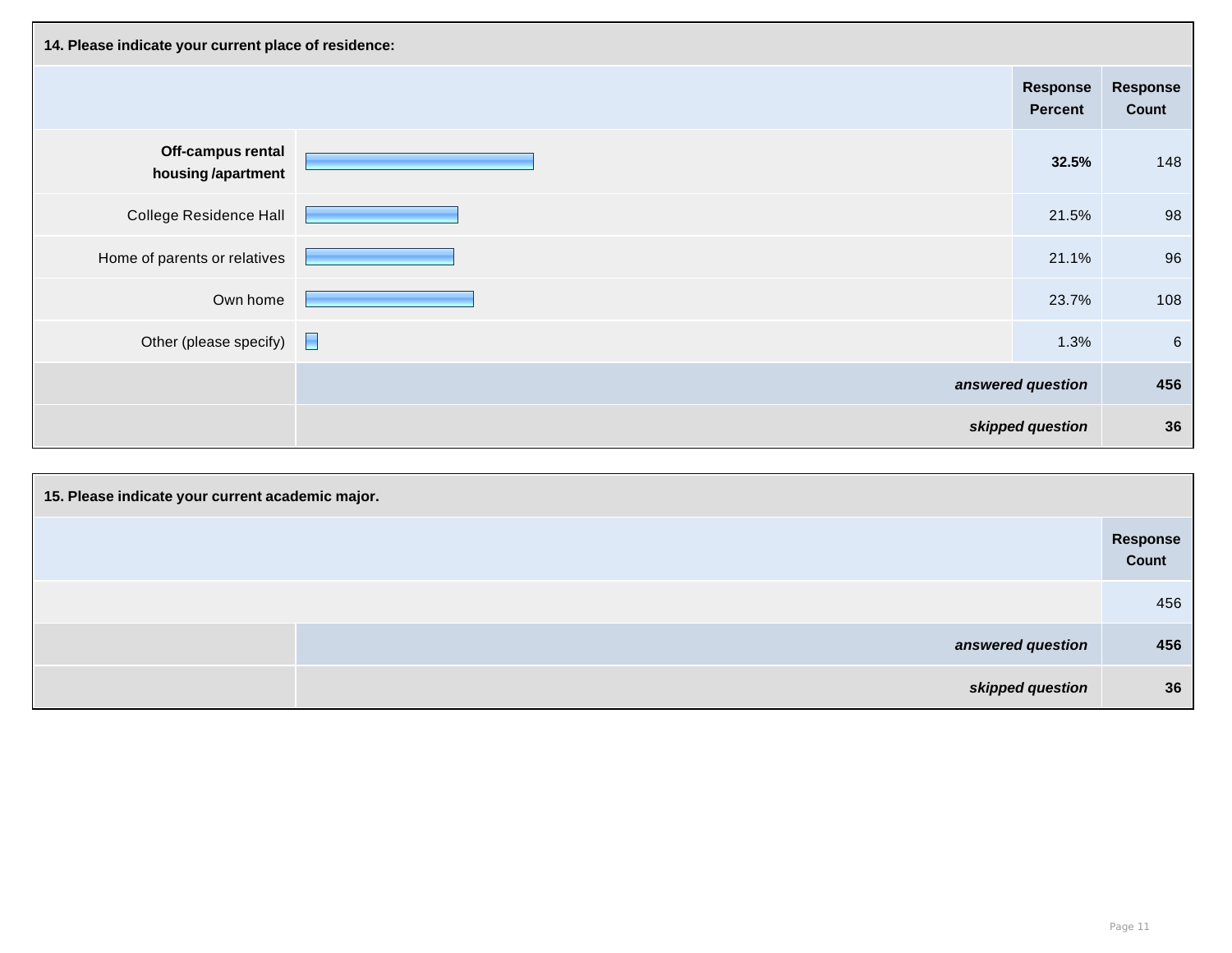| 16. Please indicate your cumulative GPA: (If this is your first semester, approximate) |                                   |                                   |                          |
|----------------------------------------------------------------------------------------|-----------------------------------|-----------------------------------|--------------------------|
|                                                                                        |                                   | <b>Response</b><br><b>Percent</b> | <b>Response</b><br>Count |
| below 2.0                                                                              | <b>Contract Contract Contract</b> | 3.9%                              | 18                       |
| $2.0 - 2.4$                                                                            |                                   | 9.6%                              | 44                       |
| $2.5 - 2.9$                                                                            |                                   | 21.7%                             | 99                       |
| $3.0 - 3.4$                                                                            |                                   | 28.1%                             | 128                      |
| $3.5 - 4.0$                                                                            |                                   | 36.6%                             | 167                      |
|                                                                                        | answered question                 |                                   | 456                      |
|                                                                                        | skipped question                  |                                   | 36                       |

| 17. Gender |                  |                            |                   |
|------------|------------------|----------------------------|-------------------|
|            |                  | Response<br><b>Percent</b> | Response<br>Count |
| Male       |                  | 36.4%                      | 166               |
| Female     |                  | 63.6%                      | 290               |
|            |                  | answered question          |                   |
|            | skipped question |                            | 36                |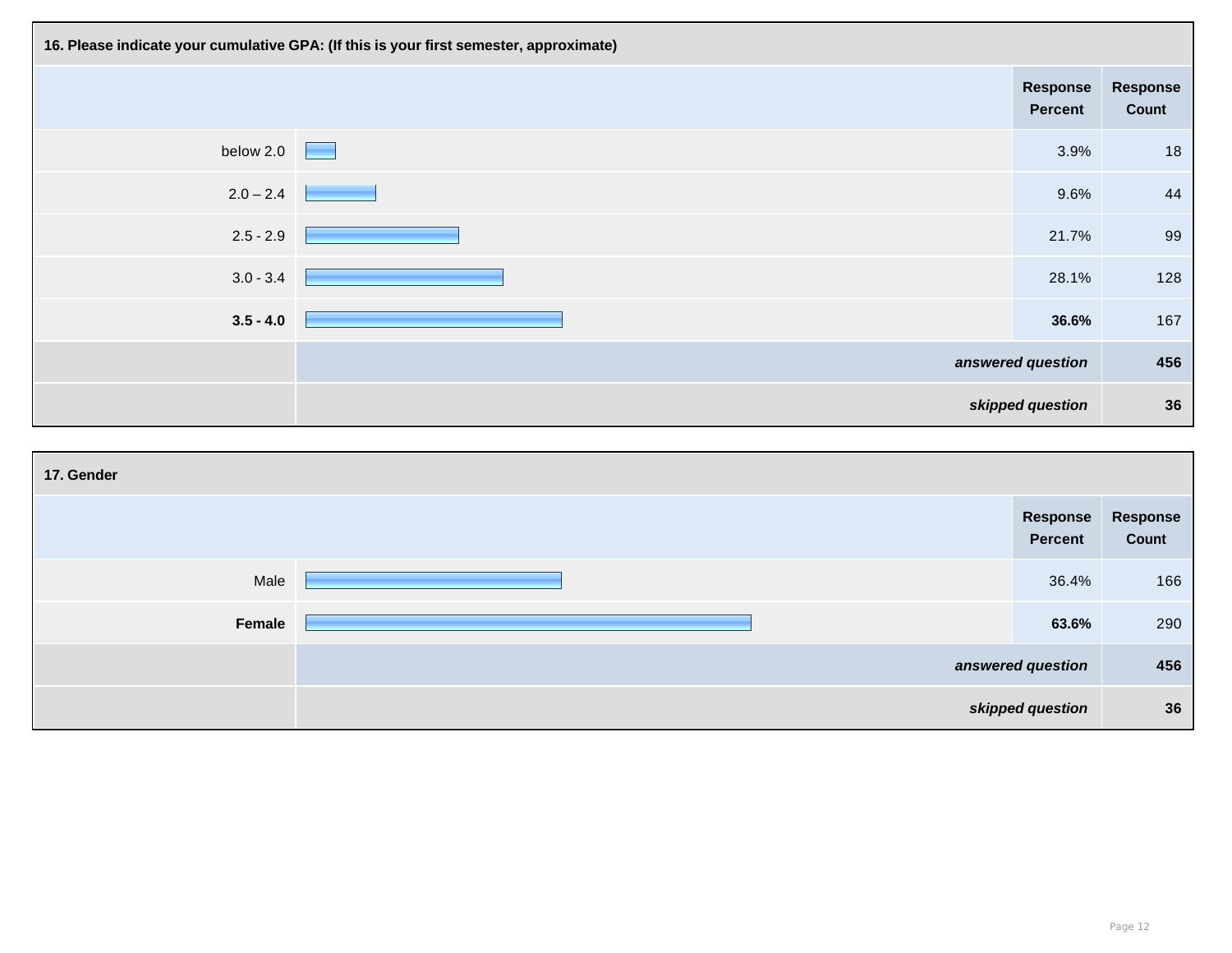| 18. What is your race/ethnicity? Only mark one |   |                                   |                                 |
|------------------------------------------------|---|-----------------------------------|---------------------------------|
|                                                |   | <b>Response</b><br><b>Percent</b> | <b>Response</b><br><b>Count</b> |
| White (Non - Hispanic)                         |   | 80.9%                             | 369                             |
| Latino / Hispanic                              |   | 5.3%                              | 24                              |
| African American                               |   | 5.0%                              | 23                              |
| American Indian/Native American                |   | 1.1%                              | $5\phantom{.0}$                 |
| Asian                                          | ۰ | 3.7%                              | 17                              |
| Native Hawian/Pacific Islander $\ \;\ $        |   | 0.2%                              | $\overline{1}$                  |
| Multi-Racial                                   |   | 2.4%                              | 11                              |
| Foreign $\Box$                                 |   | 1.3%                              | $6\phantom{1}6$                 |
|                                                |   | answered question                 | 456                             |
|                                                |   | skipped question                  | 36                              |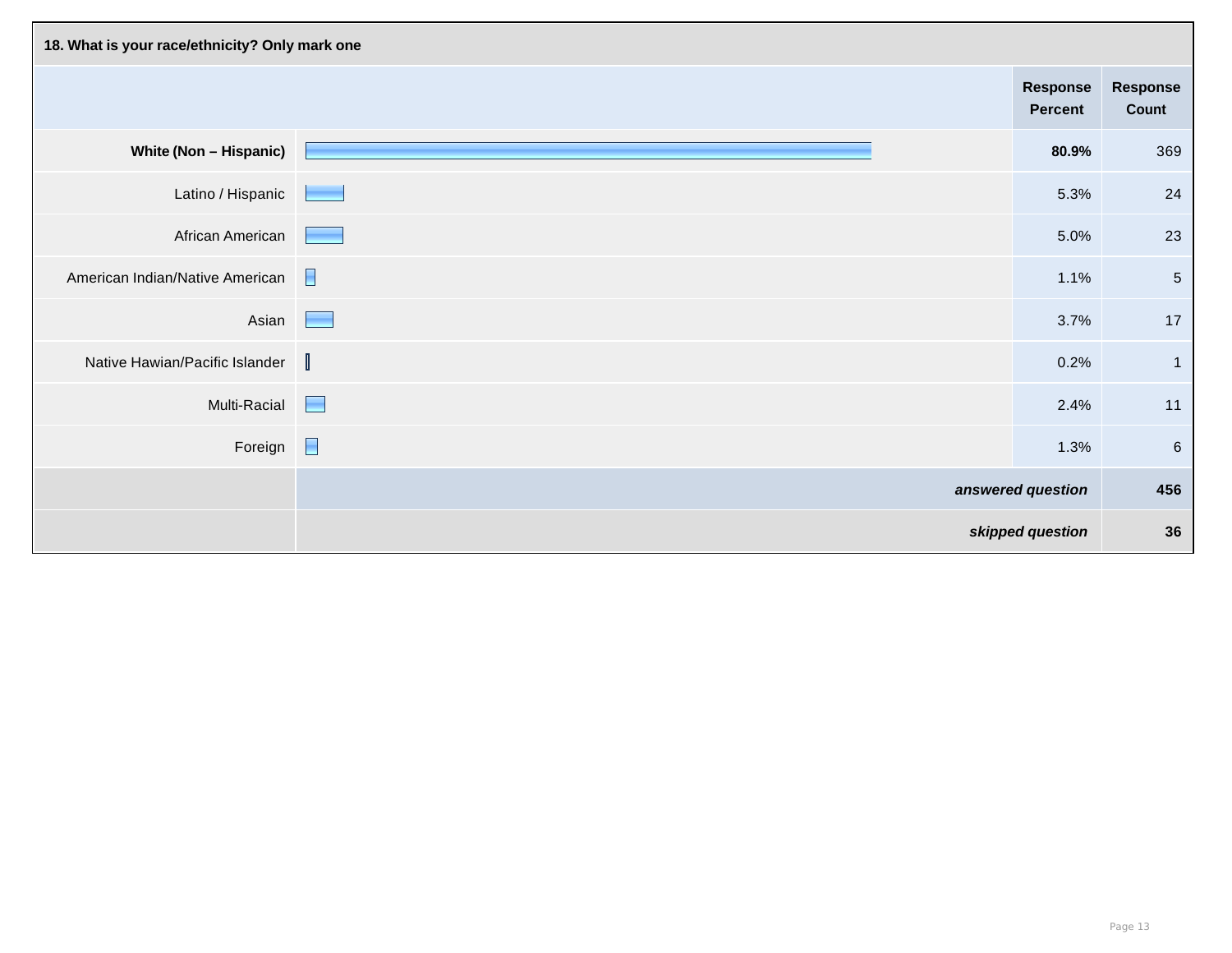| <b>19. AGE</b> |                                   |                                   |                          |
|----------------|-----------------------------------|-----------------------------------|--------------------------|
|                |                                   | <b>Response</b><br><b>Percent</b> | <b>Response</b><br>Count |
| 19 or under    |                                   | 30.0%                             | 137                      |
| $20 - 21$      |                                   | 19.3%                             | 88                       |
| $22 - 24$      | <b>Construction</b>               | 12.7%                             | 58                       |
|                | $25 - 29$                         | 14.0%                             | 64                       |
| $30 - 39$      |                                   | 12.9%                             | 59                       |
| $40 - 49$      |                                   | 6.8%                              | 31                       |
| 50 and over    | <b>Contract Contract Contract</b> | 4.2%                              | 19                       |
|                |                                   | answered question                 | 456                      |
|                | skipped question                  |                                   | 36                       |

| 20. Do you have any additional comments or concerns regarding the cultrual attitudtes and climate at TC3? |                   |                                 |
|-----------------------------------------------------------------------------------------------------------|-------------------|---------------------------------|
|                                                                                                           |                   | <b>Response</b><br><b>Count</b> |
|                                                                                                           |                   | 155                             |
|                                                                                                           | answered question | 155                             |
|                                                                                                           | skipped question  | 337                             |